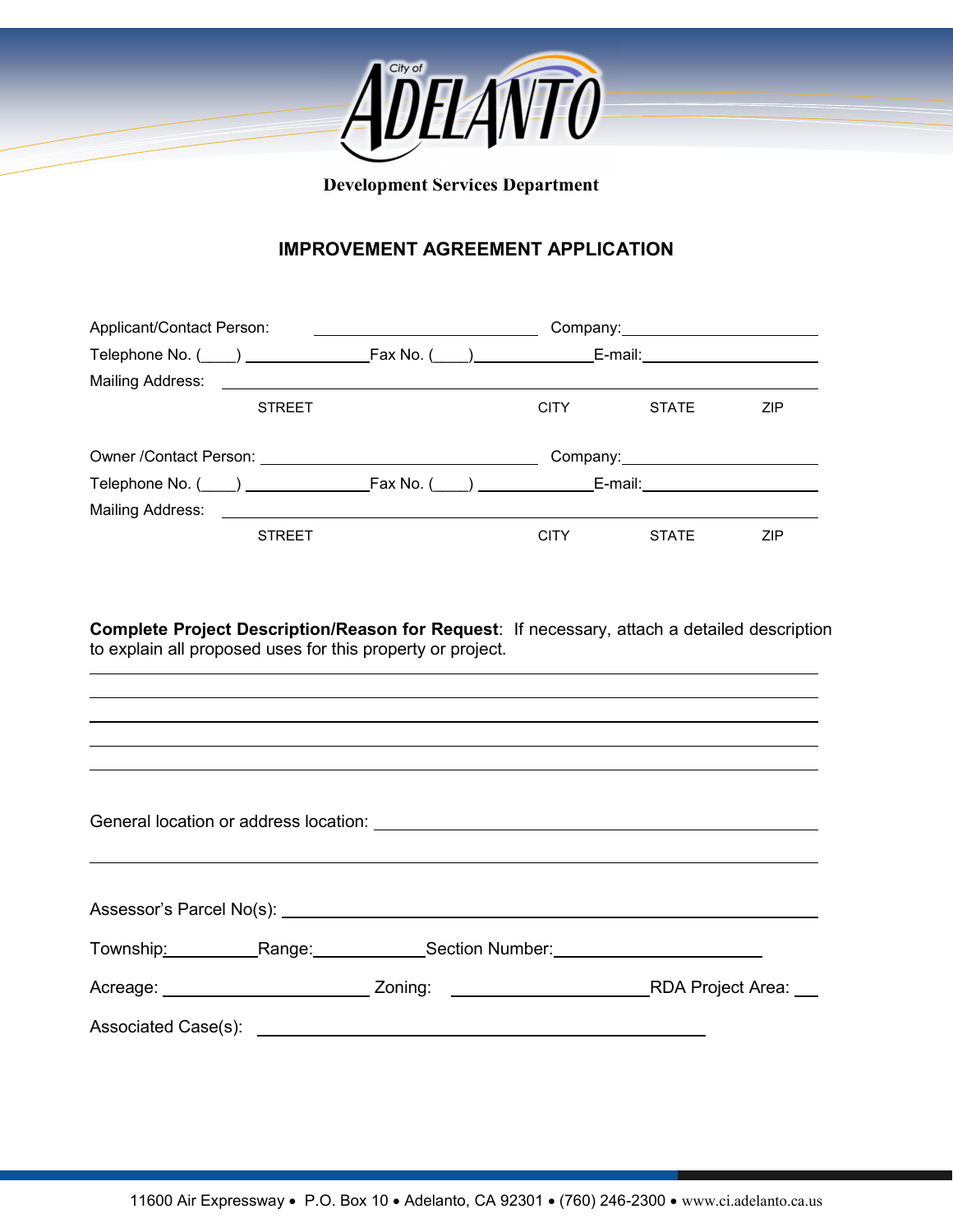## **IMPROVEMENT AGREEMENT RECITAL**

WHEREAS, the Adelanto Development Code requires certain street improvements in connection with the development of real property, and

WHEREAS, the Code required that property owners, and developers shall provide concrete curbs, gutters, sidewalks, paving, engineering, and other requirements in accordance with Code specification, and dedicate to the City such land as is necessary for the location or relocation of public utilities and streets, and

WHEREAS, Adelanto Development Code Section 17.10.090 authorizes the City Council to suspend, in whole or in part, the requirements for sidewalks, curbs, gutters, pavement widening, and necessary drainage facilities required by Code Specifications, provided that said Council has made a finding that such an action will not adversely affect the health, safety, and welfare of the public, and further provided that applicant has agreed to provide deposits in the amount of the pro rata share; and that such agreement shall be recorded with the County Recorder, and

WHEREAS, the improvements and conditions applicable to development of the applicant's property are identified as curb, gutter, sidewalk and street along the frontage of the property.

WHEREAS, funds collected for improvement can be used to improve access to the project site as seen fit by the City of Adelanto.

## **COVENANT**

The applicant hereby agrees to pay \$17,001, the sum determined by Public Works Staff of the applicant's pro rata share of cost of the street and drainage improvement along the frontage of the project site, and be subject to the same provisions for payment that apply to all other persons who participate in said improvement program.

The City of Adelanto Public Works Department has determined in accordance with the Adelanto Development Code section 17.10.090 that provisions of this agreement do not adversely affect the health, safety, and welfare of the public and the City of Adelanto hereby approves and adopts such determination.

Dated

Applicant **Director of Public Works** 

ALL-PURPOSE ACKNOWLEGMENT